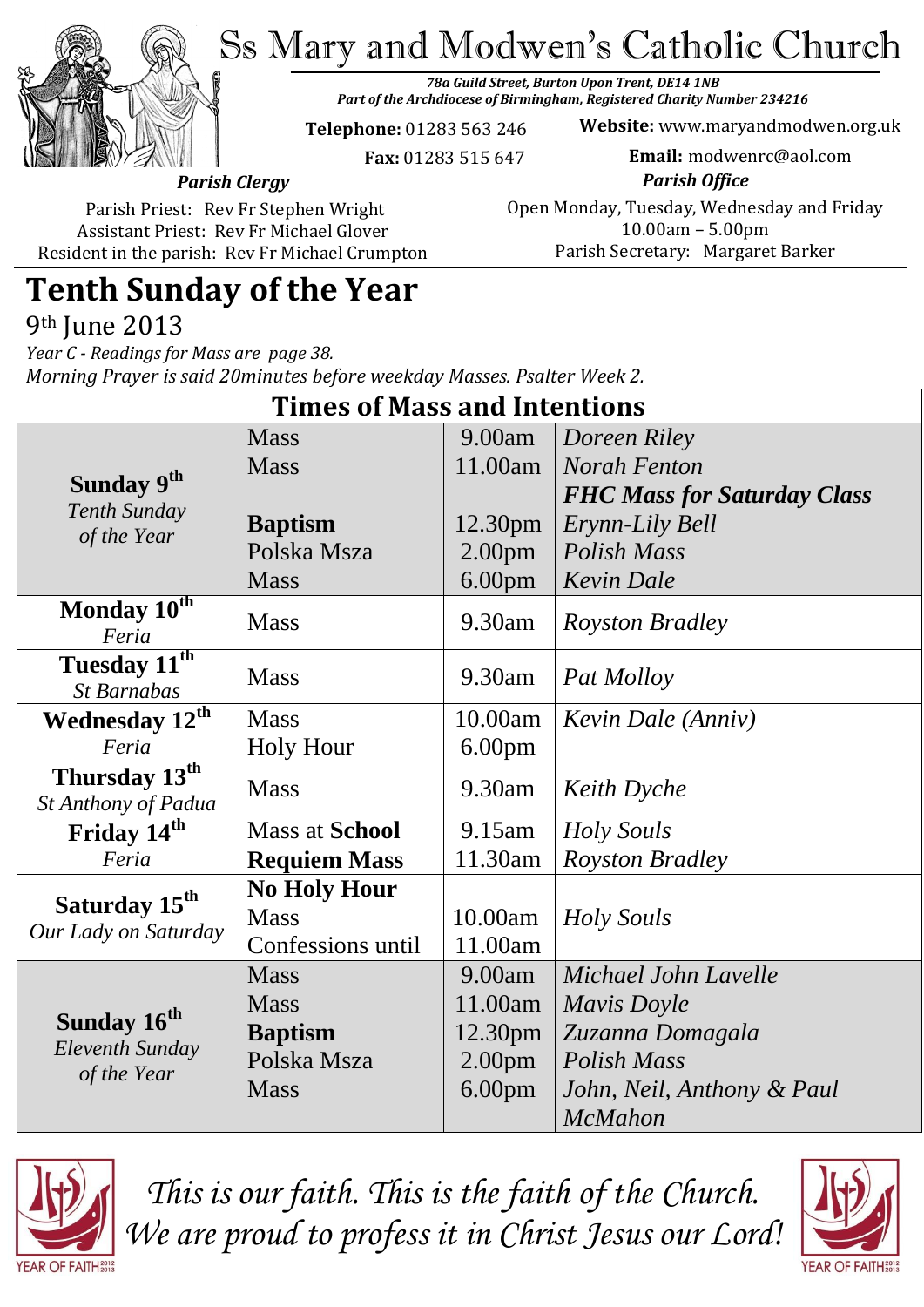#### **Please pray for all the sick and housebound of the Parish:**

Kathleen Benson, Dennis Cooper, David Hughes, Eileen Lee, Pat Bolton, Irene Hill, Mary Burnside, David Hastilow, Maureen & Sidney Parker, Olive Wilson, Eve Goode, Sarah Pursglove, Marjorie Staley, Marie Gibson, Martin Halligan, Martin Goddard, Merlin Joseph, Mary Hyde, Baby Katie, Betty Gould, Michael Wright, Tony Kerr-Delworth, Fr Bernard Shaughnessy, Mary Conway, Baby Tomasz Weedon, Kay Elizabeth Webster, Angela Ellis, Kirsty Freeman, Peter Hunt, Jonjo Finnegan, Michael Cobley, Russ Simpson, Brian Baldock, Joe & Marg Emery, Baby Niamh Rodriguez, Sylvia Breen, John Wain, Bob Holland, Fr Rob Taylerson, David Priest.

#### **Lord Grant Eternal Rest to those who have died recently:**

Royston Bradley whose Requiem Mass is on Friday  $14<sup>th</sup>$  June at 11.30am.

**Offertory Collection:** £383.59 (non Gift Aid); £375.45 (Gift Aid) Standing orders £460 (Gift Aid) thank you for your generosity.

Building & Development Fund – £ 349.75 Building & Development Fund running total: £139,337.03

This Weekend – Second Collection – Building and Development Fund Next Weekend – Second Collection – Building and Development Fund  $23<sup>rd</sup>$  June – Second Collection – Building & Development Fund

#### **For Next Sunday: -**

G Gough, R Yeomans, N Townsley **EUCHARISTIC MINISTERS** Sunday – Rev Fr Robert T Murphy

J Dawe, J Gibson Tuesday – Rev Fr Agnellus Murphy T Joseph, W Moloney, L Farrington Wednesday – Rev Fr Gerard Murray **TEA & COFFEE** Thursday – Rev Fr Francis Murray

#### **CASHIERS**

Margaret & Carol

### **CHURCH CLEANING**

Jane M, Graham & Maureen **FLOWERS**  Irene & Monica

#### **Please Pray for the Priests READERS of the Diocese:**

G Taylor, R Scott, J Joseph Monday – Rt Rev Mgr Robert D Murphy Bruna & Kath Friday – Rev Fr Joseph Narikuzhi Betty & Caroline Saturday – Rev Fr Philip Newbold Sue & Su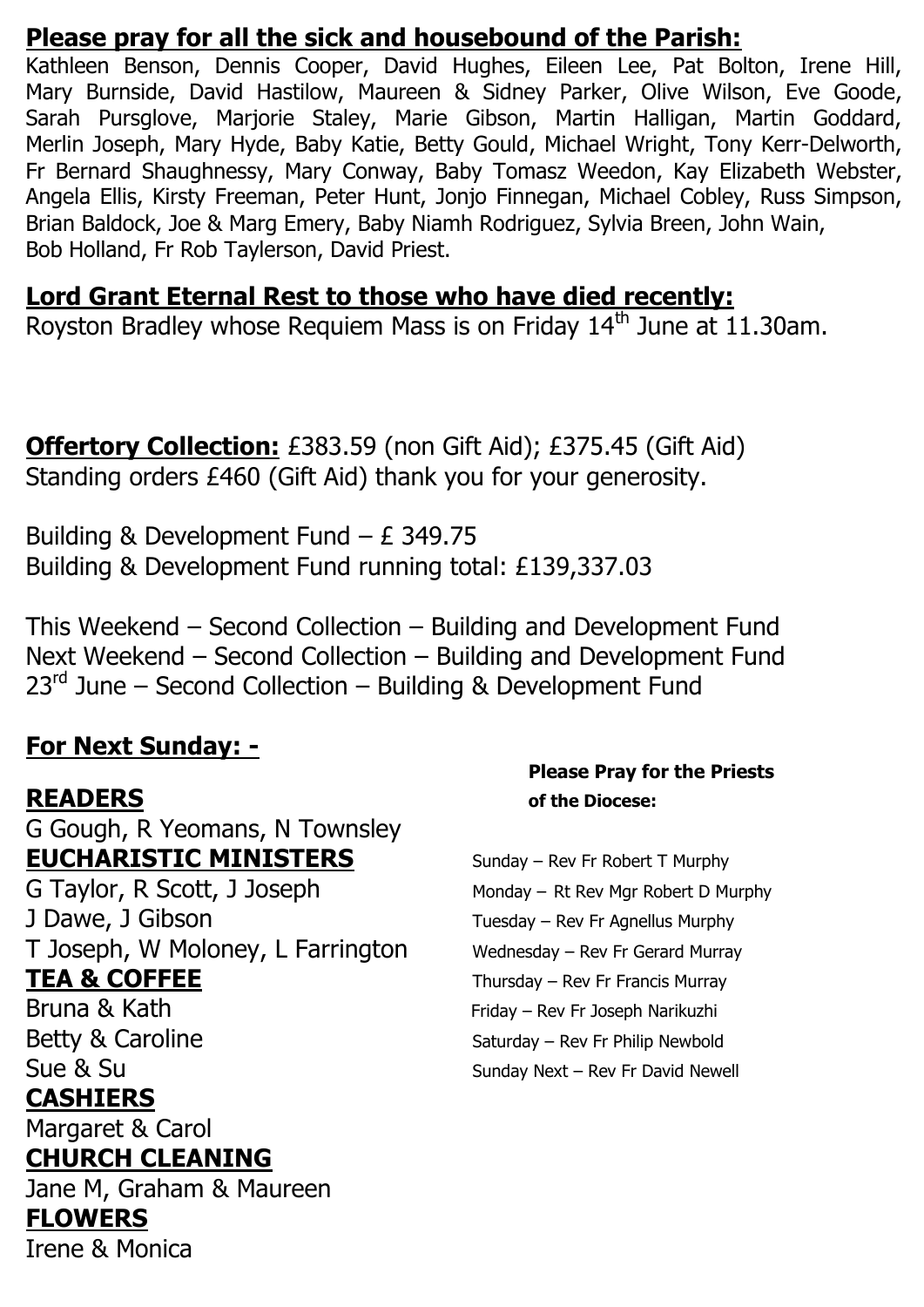**FIRST HOLY COMMUNION:** Our prayerful congratulations to the children who will celebrate their First Holy Communion this Sunday at 11am Mass.

**PARISH LOTTERY:** Last week 103 numbers played. Winning Number - 188, Jo Taylor - £51.50. Congratulations. Your cheque can be collected this weekend.

**NORAH FENTON:** We thank Norah Fenton and her family for their generous offering to the Parish in memory of Norah. Eternal Rest grant to her, O Lord. **EUCHARISTIC MINISTERS RETREAT DAY:** We are offering a Day Retreat at St Mary's Abbey, Colwich on Saturday  $15<sup>th</sup>$  June for the Eucharistic Ministers of the Parish. Other parishioners are more than welcome to attend, however, the day will be orientated towards the ministry of Eucharistic Ministers. We will leave the church at 9am, and hope to return at 5pm. We will have Mass at the Abbey. We ask for willing drivers and please bring a packed lunch for the day. There is a sign up sheet at the back of the Church.

### **200 CLUB:** Prizes for May 2013 are:

 $1<sup>st</sup> - 56$  Fr Stephen!!,  $2<sup>nd</sup> - 233$  Mrs R Yeomans, 3rd - 183 Mrs A Ward. May Prizes can be collected and subscriptions for 2013 can paid after the 9.00am & 11.00 am Masses TODAY or place your subscriptions in an envelope marked with your NAME & NUMBER & hand in at the presbytery.

**ST. MODWEN'S FEAST DAY CELEBRATIONS:** Our Parish feast day falls on Friday  $5<sup>th</sup>$  July. There will be Mass in Church at 10.00am. In addition there will be a Saturday Evening Mass, on Saturday  $6<sup>th</sup>$  July at 6pm, which will count as the Sunday obligation. We hope the Mass will be a celebration of our multilingual and multicultural parish, so we ask for volunteers to read Scripture and prayers in various languages. Please volunteer by signing up. We will have a bring and share party in the Hall after Mass and we will bless the paid for Car Park!! We hope the bring and share will also reflect the multicultural nature of our parish. We offer a very warm welcome to newer members of the Parish. Please do come and meet with one another. **UCM:** The Union of Catholic Mothers in Burton will be celebrating its 75<sup>th</sup> Anniversary in June this year. There will be special Mass on Saturday 29<sup>th</sup> June at 3pm followed by Tea & Cakes in the Hall. All are welcome to join the

celebration. (The Mass will fulfil the Sunday obligation).

## **WORLD YOUTH DAY – FUNDRAISING EVENTS**

**BIKE RIDE TO RIO:** Thanks to all who took part in the 'Bike Ride'. Could all the riders please bring your sponsor forms and any monies in as soon as possible. Also if you have kindly sponsored a rider please Give the money in also. The total raised so far is £894. **QUIZ NIGHT:** Friday 21<sup>st</sup> June 7.30pm in the Parish Hall. £10 per team of up to **SIX** members. Bar & Refreshments available.